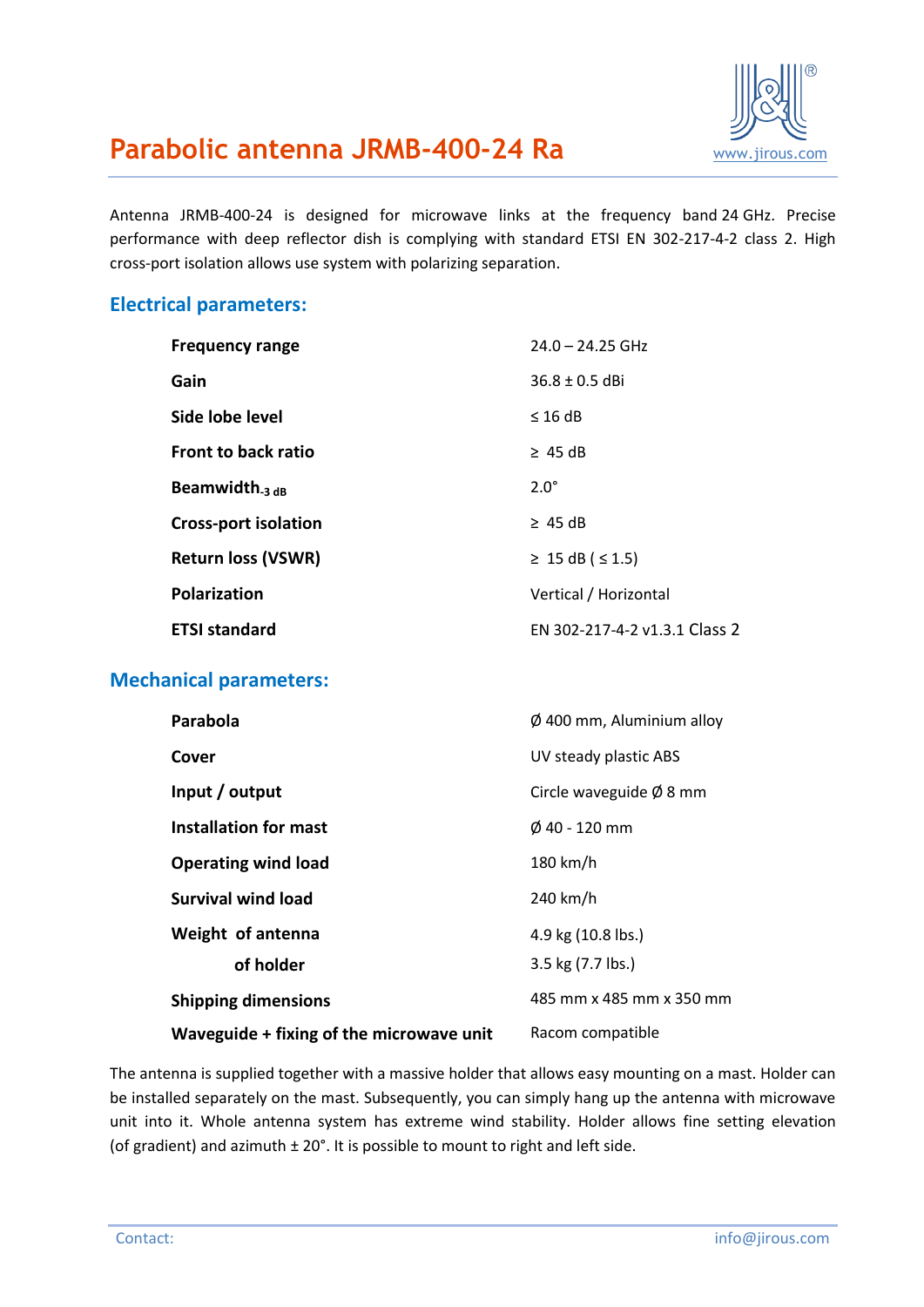



### **Measurements of radiation pattern:**